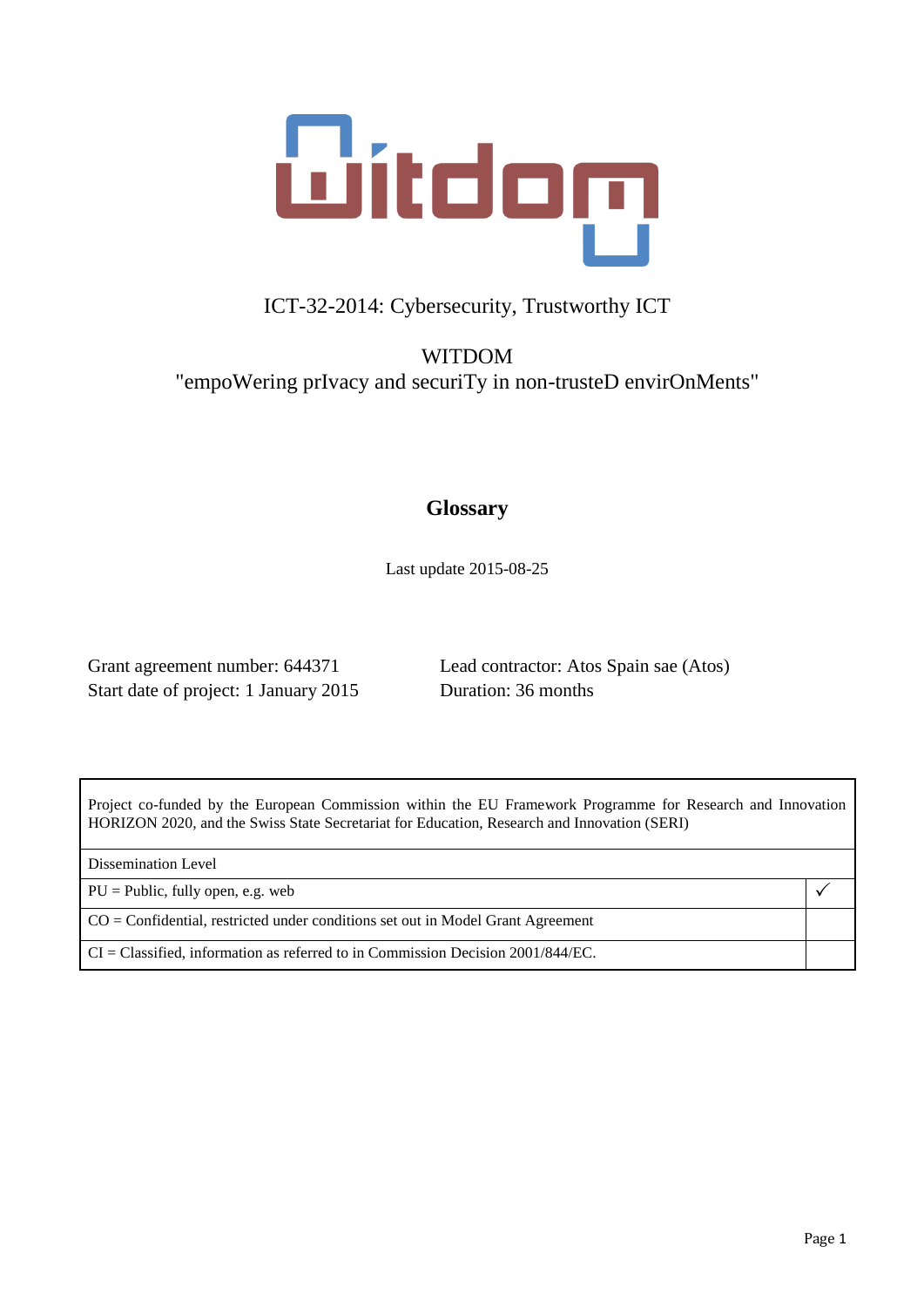## **Contents**

| $\mathbf{1}$ |        |  |  |
|--------------|--------|--|--|
|              | 1.1    |  |  |
|              | 1.2    |  |  |
|              | 1.2.1  |  |  |
|              | 1.2.2. |  |  |
|              | 1.2.3  |  |  |
|              | 1.2.4  |  |  |
|              | 1.2.5  |  |  |
|              | 1.2.6  |  |  |
|              | 1.2.7  |  |  |
|              |        |  |  |
|              | 1.3.1  |  |  |
|              | 1.3.2  |  |  |
|              | 1.3.3  |  |  |
|              | 1.3.4  |  |  |
|              | 1.3.5  |  |  |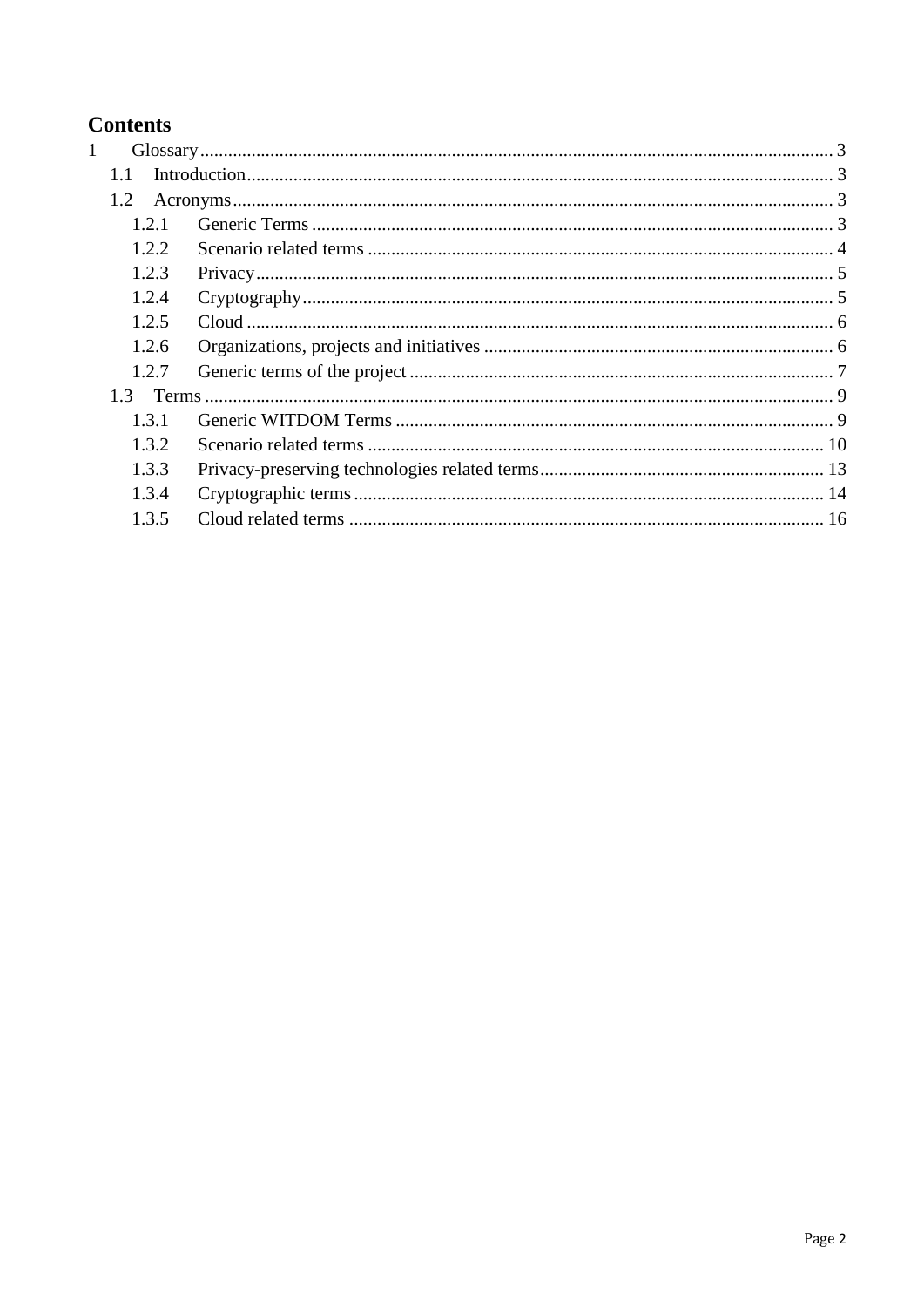### <span id="page-2-0"></span>**1 Glossary**

#### <span id="page-2-1"></span>**1.1** *Introduction*

This document comprises a list of acronyms and terms used in the project scope that aim to make the work of WITDOM more understandable by external readers.

The glossary is a live document to be updated with new terms over the project span: from January 2015 to December 2017.

#### <span id="page-2-2"></span>**1.2** *Acronyms*

#### <span id="page-2-3"></span>**1.2.1 Generic Terms**

| <b>ACL</b>     | <b>Access Control List</b>                                                                                                  |
|----------------|-----------------------------------------------------------------------------------------------------------------------------|
| <b>ADS</b>     | <b>Authenticated Data Structure</b>                                                                                         |
| <b>ADV</b>     | Advertising (e.g., company)                                                                                                 |
| API            | <b>Application Program Interface</b>                                                                                        |
| AS             | <b>Authorization Server</b>                                                                                                 |
| <b>BCR</b>     | <b>Binding Corporate Rules</b>                                                                                              |
| <b>CA</b>      | Certification authority                                                                                                     |
| <b>CAP</b>     | Consistency, Availability, Partition tolerance                                                                              |
| <b>CSV</b>     | <b>Comma-Separated Values</b>                                                                                               |
| <b>DHCP</b>    | <b>Dynamic Host Configuration Protocol</b>                                                                                  |
| <b>DIS</b>     | <b>Draft International Standard</b>                                                                                         |
| <b>DSS</b>     | Data Security Standard                                                                                                      |
| <b>ERP</b>     | Enterprise resource planning                                                                                                |
| <b>FDIS</b>    | <b>Final Draft International Standard</b>                                                                                   |
| <b>HCI</b>     | Human-Computer Interaction                                                                                                  |
| HID            | Human Interface Device                                                                                                      |
| <b>HPCA</b>    | High-Performance Computer Architecture                                                                                      |
| <b>HTTP</b>    | <b>Hypertext Transfer Protocol</b>                                                                                          |
| ICT            | Information and Communication Technologies                                                                                  |
| IdP            | <b>Identity Provider</b>                                                                                                    |
| IP             | <b>Internet Protocol</b>                                                                                                    |
| <b>ISMS</b>    | <b>Information Security Management System</b>                                                                               |
| IT             | <b>Information Technologies</b>                                                                                             |
| <b>JSON</b>    | JavaScript Object Notation                                                                                                  |
| <b>LINDDUN</b> | Linkability, Identifiability, Non-repudiation, Detectability, Disclosure of information,<br>Unawareness, and Non-compliance |
| <b>NMOC</b>    | <b>Network Manager Operations Centre</b>                                                                                    |
| <b>OLAP</b>    | <b>On-Line Analytical Processing</b>                                                                                        |
| PKI            | Public Key Infrastructure                                                                                                   |
|                |                                                                                                                             |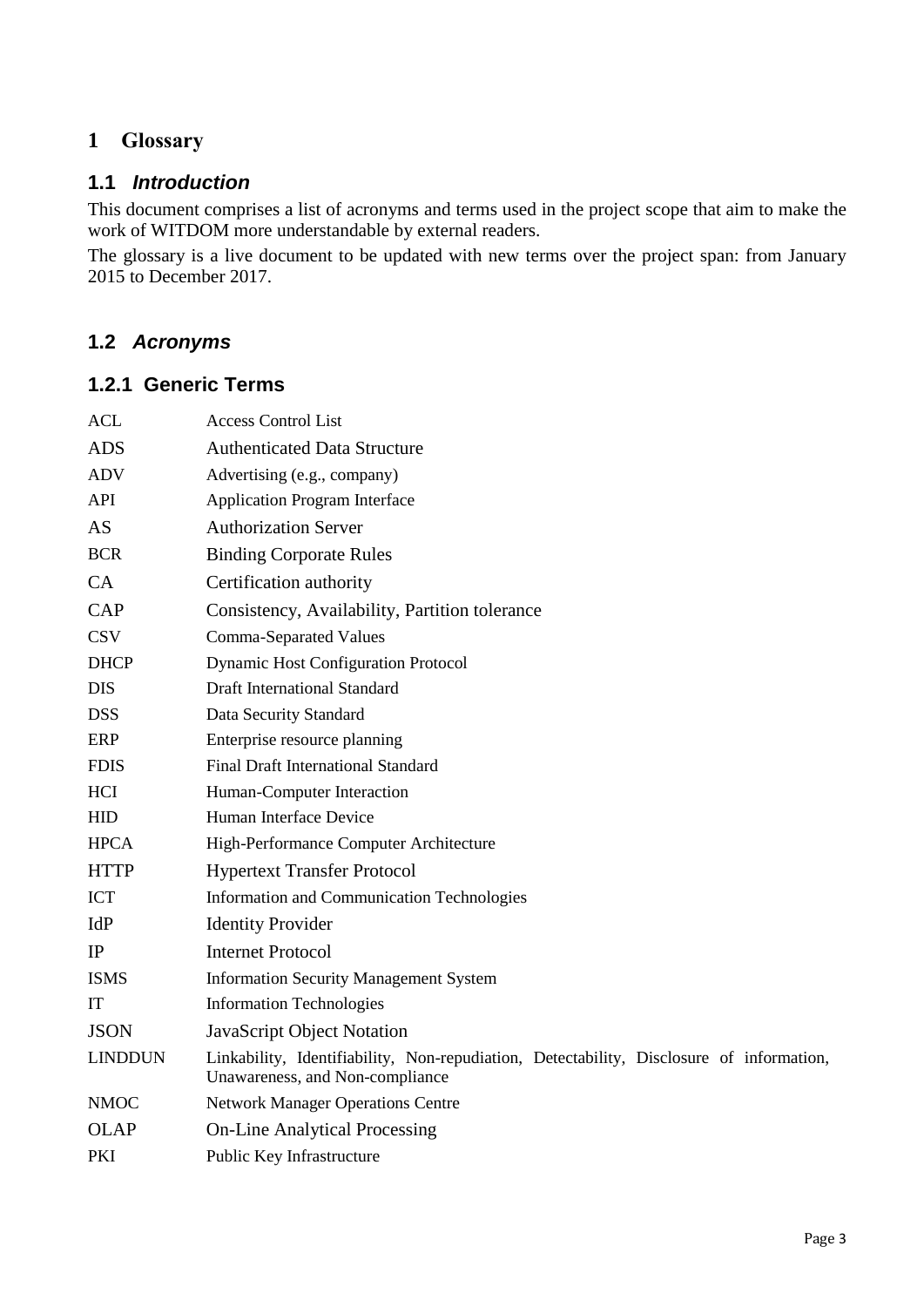| <b>SDLC</b>   | Software Development Life Cycle                                                                                     |  |  |
|---------------|---------------------------------------------------------------------------------------------------------------------|--|--|
| <b>SIPOC</b>  | Suppliers, Inputs, Process, Outputs, and Customers                                                                  |  |  |
| <b>SLA</b>    | Service-Level Agreement                                                                                             |  |  |
| <b>SLO</b>    | Service-Level Objective                                                                                             |  |  |
| <b>SME</b>    | Small and Medium Enterprise                                                                                         |  |  |
| <b>SOAP</b>   | Simple Object Access Protocol                                                                                       |  |  |
| <b>SOTA</b>   | State-Of-The-Art                                                                                                    |  |  |
| <b>SPACE</b>  | Security and PrivAcy CodEsign                                                                                       |  |  |
| <b>SPbD</b>   | Security and Privacy by Design                                                                                      |  |  |
| <b>STRIDE</b> | Spoofing, Tampering, Repudiation, (Information) Disclosure, Denial of Service, and<br><b>Elevation of Privilege</b> |  |  |
| TRL           | <b>Technology Readiness Level</b>                                                                                   |  |  |
| <b>UIP</b>    | <b>Untrusted Infrastructure Provider</b>                                                                            |  |  |
| <b>URL</b>    | <b>Uniform Resource Locator</b>                                                                                     |  |  |
|               |                                                                                                                     |  |  |
| <b>UX</b>     | User Experience                                                                                                     |  |  |
| <b>XACML</b>  | eXtensible Access Control Markup Language                                                                           |  |  |
| XML           | Extensible Markup Language                                                                                          |  |  |

## <span id="page-3-0"></span>**1.2.2 Scenario related terms**

| <b>BAM</b>   | Binary Alignment/Map                                |
|--------------|-----------------------------------------------------|
| <b>CDO</b>   | Care Delivery Organization                          |
| <b>CDW</b>   | Clinical Data Warehouse                             |
| <b>DICOM</b> | Digital Imaging and Communications in Medicine      |
| <b>DNA</b>   | Deoxyribonucleic acid                               |
| E2E          | End-to-end                                          |
| <b>EGR</b>   | <b>Electronic Genetic Record</b>                    |
| <b>EHR</b>   | Electronic Health Record                            |
| <b>EMR</b>   | Electronic Medical Record                           |
| <b>FS</b>    | <b>Financial Services</b>                           |
| <b>FSWG</b>  | <b>Financial Services Working Group</b>             |
| GbSP         | Genetic-based Service Provider                      |
| <b>GDPR</b>  | <b>General Data Protection Regulation</b>           |
| <b>GSVML</b> | Genomic Sequence Variation Markup Language          |
| <b>HIPAA</b> | Health Insurance Portability and Accountability Act |
| HL7          | Health Level 7                                      |
| <b>HLR</b>   | High Level requirement                              |
| <b>IFRS</b>  | <b>International Financial Reporting Standards</b>  |
| <b>IFX</b>   | <b>Interactive Financial Exchange</b>               |
| <b>LOINC</b> | Logical Observation Identifiers Names and Codes     |
| <b>NGS</b>   | <b>Next-Generation Sequencing</b>                   |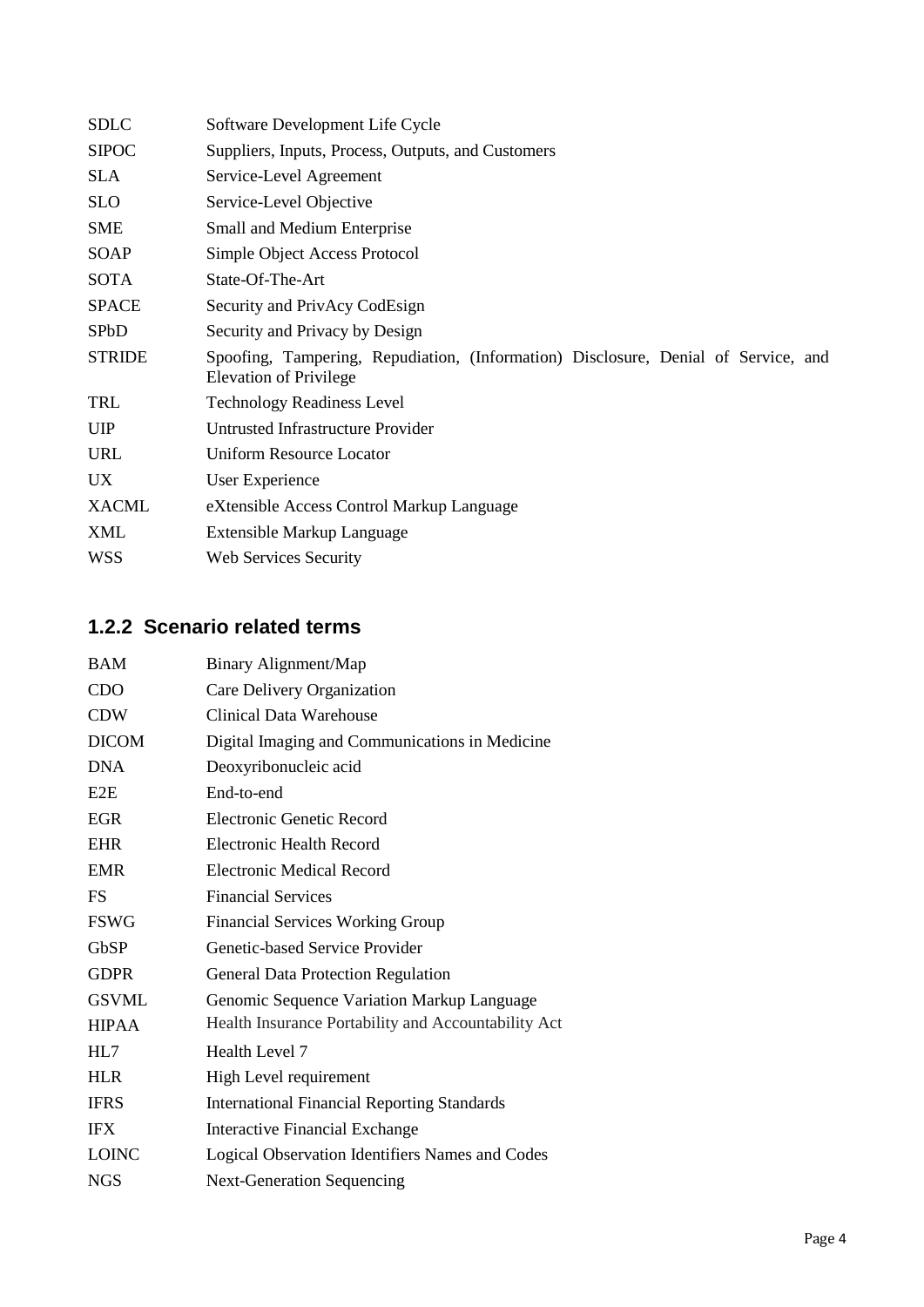| <b>OFX</b> | <b>Open Financial Exchange</b> |
|------------|--------------------------------|
| <b>PHI</b> | Personal Health Information    |
| <b>PA</b>  | <b>Payment Application</b>     |
| <b>SAM</b> | Sequence Alignment/Map         |
| <b>SNP</b> | Single Nucleotide Polymorphism |
| <b>VCF</b> | Variant Call Format            |
|            |                                |

# <span id="page-4-0"></span>**1.2.3 Privacy**

| DP           | Data Protection                                                                                                                                                                                                                                                                  |
|--------------|----------------------------------------------------------------------------------------------------------------------------------------------------------------------------------------------------------------------------------------------------------------------------------|
| <b>DPD</b>   | Directive 95/46/EC of the European Parliament and of the Council of 24 October<br>1995 on the protection of individuals with regard to the processing of personal data<br>and on the free movement of such data                                                                  |
| <b>DPR</b>   | Proposal for a Regulation of the European Parliament and of the Council on the<br>protection of individuals with regard to the processing of personal data and on the<br>movement of such data (General Data Protection Regulation)<br>free<br>COM(2012)0011 final $-25/01/2012$ |
| <b>ECHR</b>  | European Convention for the Protection of Human Rights and Fundamental<br>Freedoms                                                                                                                                                                                               |
| <b>ECtHR</b> | <b>European Court of Human Rights</b>                                                                                                                                                                                                                                            |
| <b>GDPR</b>  | <b>General Data Protection Regulation</b>                                                                                                                                                                                                                                        |
| PbD          | Privacy by Design                                                                                                                                                                                                                                                                |
| <b>PDP</b>   | <b>Provable Data Possession</b>                                                                                                                                                                                                                                                  |
| <b>PET</b>   | Privacy-enhancing Technology                                                                                                                                                                                                                                                     |
| <b>PIA</b>   | Privacy Impact Assessment                                                                                                                                                                                                                                                        |
| PII          | Personally Identifiable Information                                                                                                                                                                                                                                              |
| <b>PLAO</b>  | Privacy Level Agreement Outline                                                                                                                                                                                                                                                  |
| PoR          | Proof of Retrievability                                                                                                                                                                                                                                                          |
| PoW          | Proof of Ownership                                                                                                                                                                                                                                                               |

UDHR Universal Declaration of Human Rights

# <span id="page-4-1"></span>**1.2.4 Cryptography**

| <b>FHE</b>   | Fully homomorphic encryption                          |
|--------------|-------------------------------------------------------|
| HE           | Homomorphic Encryption                                |
| <b>KVS</b>   | Key-value store                                       |
| <b>PCP</b>   | Probabilistically checkable proof                     |
| <b>PECKS</b> | Public Key Encryption with Conjunctive Keyword Search |
| <b>PEKS</b>  | Public Key Encryption with Keyword Search             |
| <b>PERKS</b> | Public-key Encryption with Registered Keyword Search  |
| <b>TPM</b>   | <b>Trusted Platform Module</b>                        |
| <b>SHE</b>   | Somewhat homomorphic encryption                       |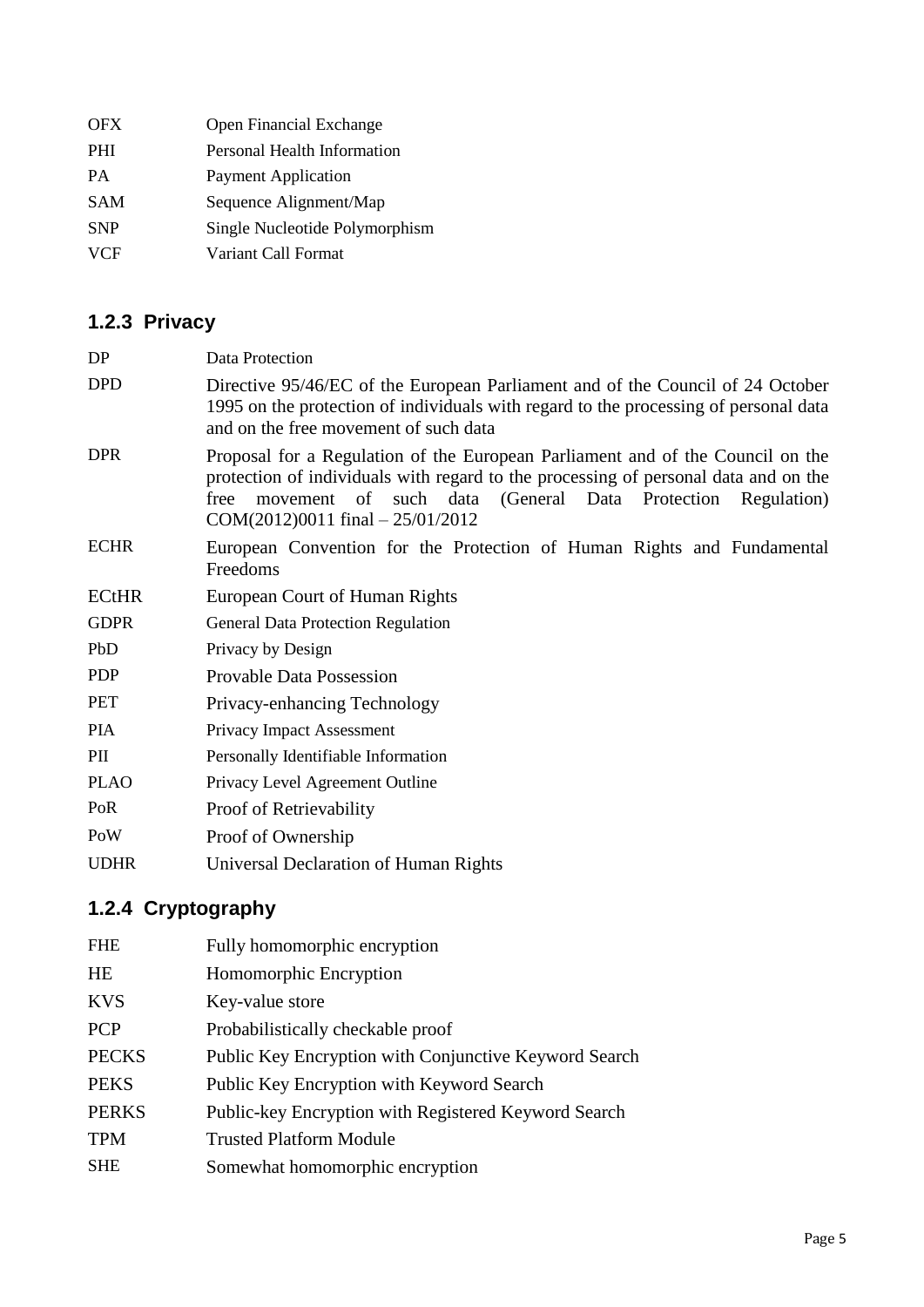| VC.        | Verifiable computation |
|------------|------------------------|
| ZK.        | Zero-Knowledge         |
| <b>ZKP</b> | Zero-knowledge proof   |

## <span id="page-5-0"></span>**1.2.5 Cloud**

| <b>CBS</b>       | Cloud Brokerage Service                          |
|------------------|--------------------------------------------------|
| <b>CCM</b>       | Cloud Controls Matrix                            |
| <b>CCSM</b>      | <b>Cloud Certification Schemes Metaframework</b> |
| <b>COS</b>       | Cloud Object Store                               |
| <b>CSP</b>       | Cloud Service Provider                           |
| DbaaS            | Database as a service                            |
| <b>IaaS</b>      | Infrastructure as a Service                      |
| <b>IPOP</b>      | IP over P2P                                      |
| <b>JWE</b>       | <b>JSON Web Encryption</b>                       |
| <b>JWT</b>       | <b>JSON Web Token</b>                            |
| P <sub>2</sub> P | Peer-to-peer                                     |
| PaaS             | Platform as a Service                            |
| SaaS             | Software as a Service                            |
| SDN              | Software Defined Network                         |
| SDS              | Software Defined Storage                         |
| <b>VEP</b>       | <b>Virtual Execution Platform</b>                |
| <b>XaaS</b>      | Anything as a Service                            |
|                  |                                                  |

# <span id="page-5-1"></span>**1.2.6 Organizations, projects and initiatives**

| <b>ATOS</b>     | Atos Spain sae                                                            |
|-----------------|---------------------------------------------------------------------------|
| <b>BBVA</b>     | Banco Bilbao Vizcaya Argentaria                                           |
| <b>CEN</b>      | European Committee for Standardization                                    |
| <b>CIGTR</b>    | Center for the Technological Management of Risk                           |
| <b>CIRRUS</b>   | Certification, InteRnationalisation and standaRdization in cloUd Security |
| <b>CONTRAIL</b> | pen Computing infrastructures for elastic services                        |
| <b>CSA</b>      | Cloud Security Alliance                                                   |
| <b>CSIG</b>     | Cloud Selected Industry Group                                             |
| <b>ENISA</b>    | European Union Agency for Network and Information Security                |
| ETP             | European Technology Platform                                              |
| <b>ETSI</b>     | European Telecommunications Standards Institute                           |
| <b>FCSR</b>     | Fondazione Centro San Raffaele                                            |
| <b>HEAT</b>     | Homomorphic Encryption Applications and Technology                        |
| <b>IBM</b>      | <b>IBM Research Gmbh</b>                                                  |
| <b>IEC</b>      | International Electrotechnical Commission                                 |
| <b>IEEE</b>     | Institute of Electrical and Electronics Engineers                         |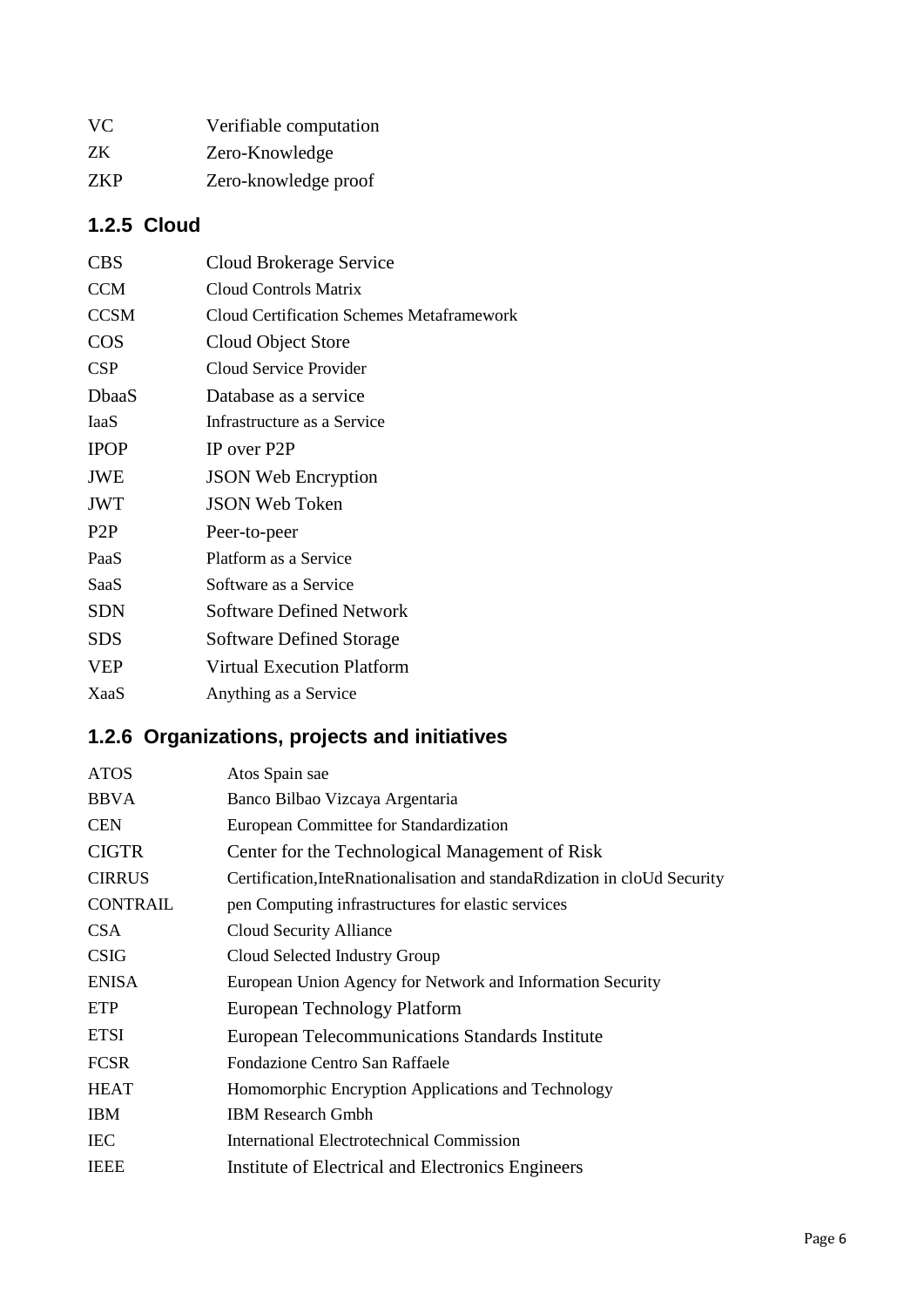| <b>IETF</b>        | <b>Internet Engineering Task Force</b>                                               |
|--------------------|--------------------------------------------------------------------------------------|
| <b>ISO</b>         | International Organization for Standardization                                       |
| <b>ITU</b>         | <b>International Telecommunication Union</b>                                         |
| <b>ITU-T</b>       | <b>ITU Telecommunication Standardization Sector</b>                                  |
| <b>JTC</b>         | Joint Technical Committee                                                            |
| <b>KU</b> Leuven   | Katholieke Universiteit Leuven                                                       |
| mOSAIC             | Open-Source API and Platform for Multiple Clouds                                     |
| <b>NESSI</b>       | Networked European Software and Services Initiative                                  |
| <b>NIS</b>         | <b>Network Information Service</b>                                                   |
| <b>NIST</b>        | National Institute of Standards and Technology                                       |
| <b>OASIS</b>       | Organization for the Advancement of Structured Information Standards                 |
| <b>OECD</b>        | Organisation for Economic Co-operation and Development                               |
| <b>PRACTICE</b>    | Privacy-preserving computation in the Cloud                                          |
| <b>PRIPARE</b>     | PReparing Industry to Privacy-by-design by supporting its Application in REsearch    |
| <b>PRISMACLOUD</b> | PRIvacy and Security MAintaining Services in the CLOUD                               |
| <b>SC</b>          | <b>Standardisation Subcommittee</b>                                                  |
| <b>SERI</b>        | State Secretariat for Education, Research and Innovation                             |
| <b>SPECS</b>       | Secure Provisioning of Cloud Services based on SLA Management                        |
| <b>SPEED</b>       | Signal Processing in the EncryptEd Domain                                            |
| <b>TC</b>          | <b>Technical Committee</b>                                                           |
| <b>TCLOUDS</b>     | Trustworthy Clouds Privacy and Resilience for Internet-scale Critical Infrastructure |
| <b>TREDISEC</b>    | Trust-aware, REIable and Distributed Information SEcurity in the Cloud               |
| <b>TRESCCA</b>     | TRustworthy Embedded Systems for Secure Cloud Computing Applications                 |
| <b>UVIGO</b>       | Universidad de Vigo                                                                  |
| W3C                | World Wide Web Consortium                                                            |
| <b>WITDOM</b>      | empoWering prIvacy and securiTy in non-trusteD envirOnMents                          |
| <b>XLAB</b>        | XLAB razvoj programske opreme in svetovanje d.o.o                                    |

# <span id="page-6-0"></span>**1.2.7 Generic terms of the project**

| DoA         | Description of Actions                     |
|-------------|--------------------------------------------|
| Dx.y        | Deliverable number y corresponding to WP x |
| EB          | <b>Executive Board</b>                     |
| EC          | European Commission                        |
| <b>IPR</b>  | Intellectual Property Right                |
| <b>KPI</b>  | Key Performance Indicator                  |
| <b>MS</b> x | Milestone number x                         |
| Mx          | Month x                                    |
| <b>PAB</b>  | <b>Project Advisory Board</b>              |
| R&D         | <b>Research and Development</b>            |
| Tx.y        | Task number y related to WP x              |
| OoS         | <b>Quality of Service</b>                  |
|             |                                            |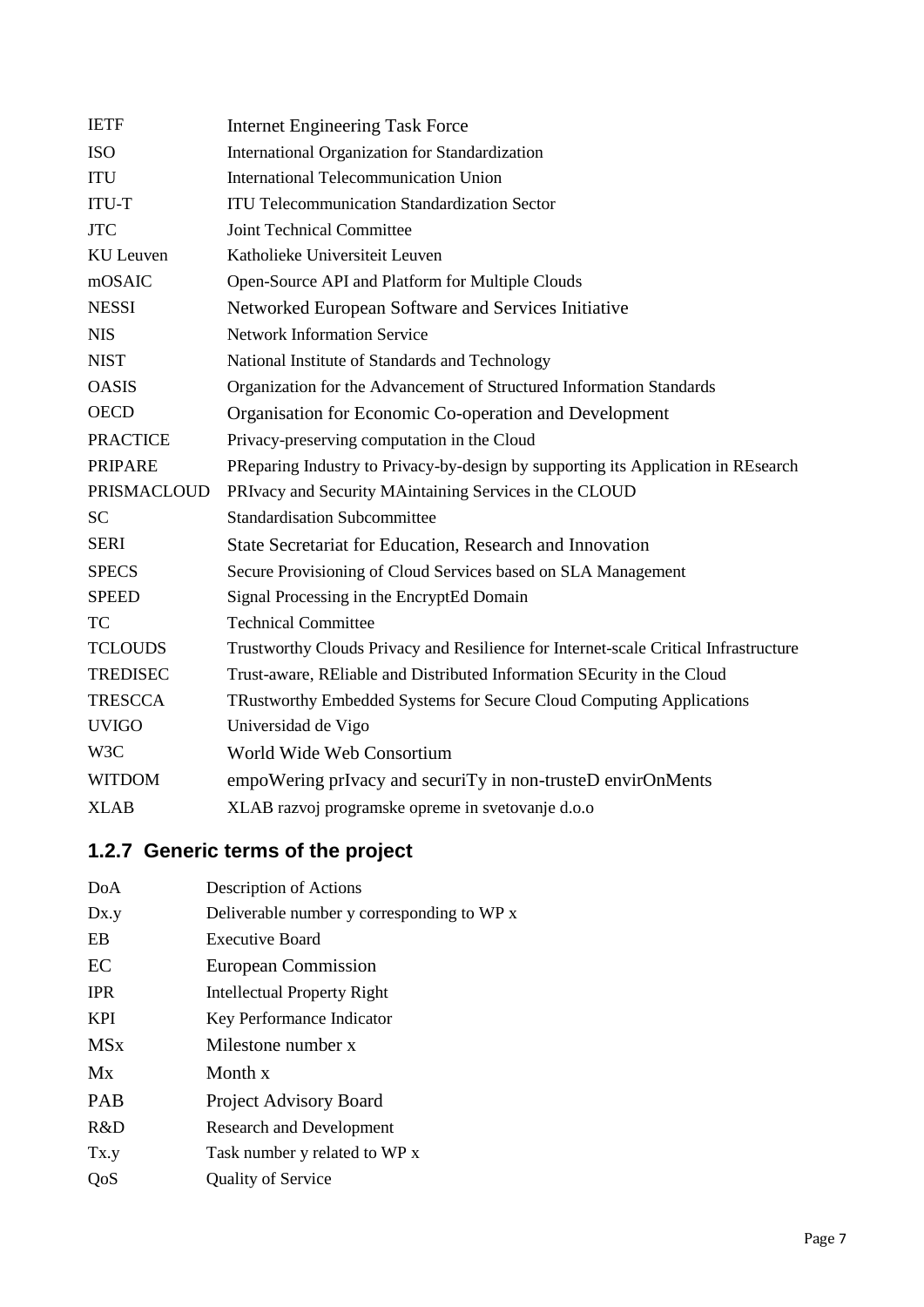| WD.       | <b>Working Draft</b>   |
|-----------|------------------------|
| WG.       | <b>Working Group</b>   |
| <b>WP</b> | <b>Working Package</b> |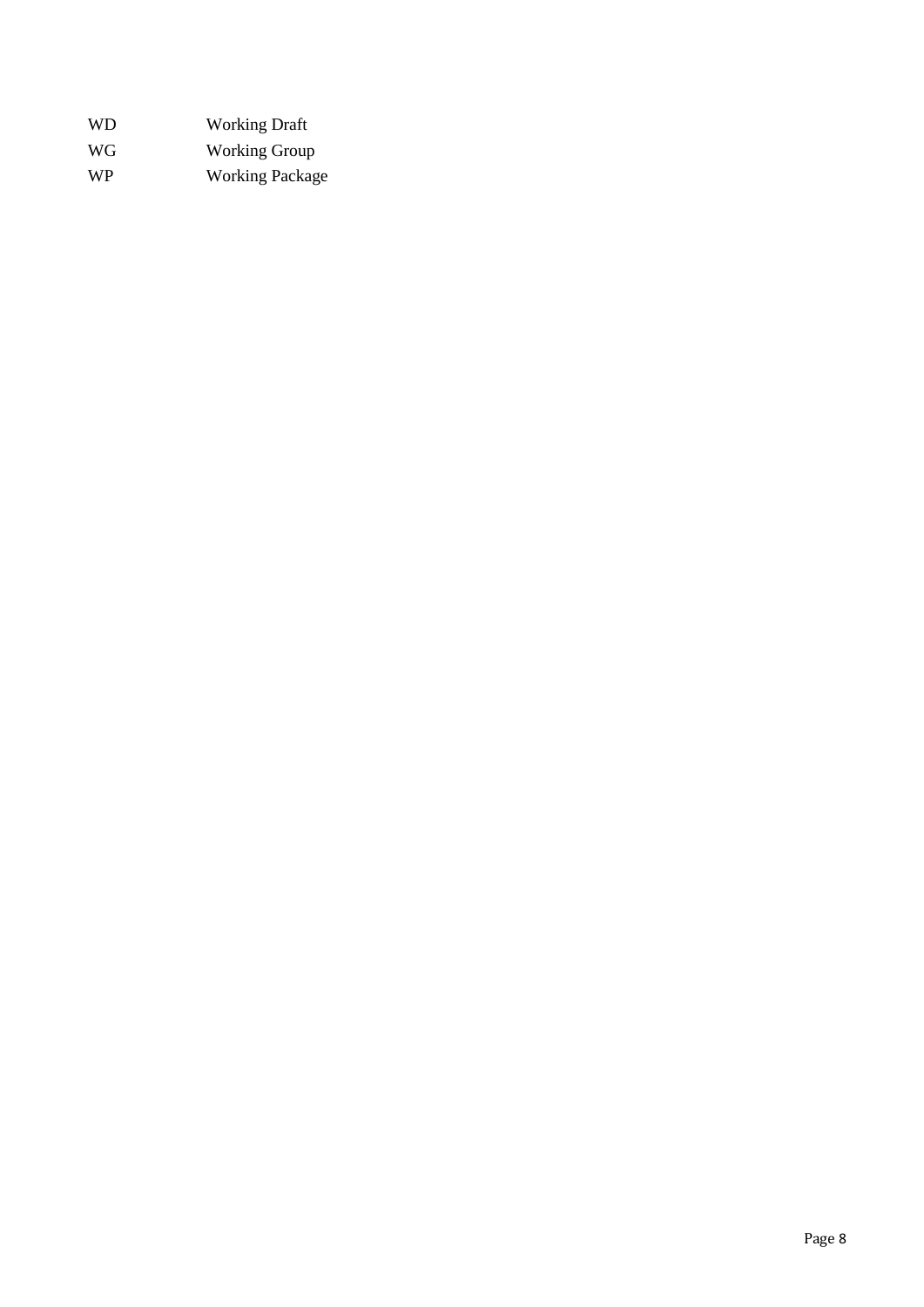### <span id="page-8-0"></span>**1.3** *Terms*

#### <span id="page-8-1"></span>**1.3.1 Generic WITDOM Terms**

- **Architecture**  in the context of WITDOM, architectures can be defined as "the fundamental organization of a system, embodied in its components, their relationships (including data flows) to each other and the environment, and the principles governing its design and evolution"
- **End-to-end security** approach to security where data travelling between clients and servers' end-points are uninterruptedly protected, even where untrusted intermediaries entities or communication channels are required.
- **End-user environment** environment in which the end user interactions with the system occur. It includes specific devices, software and user interfaces directly available to the people that will actually use the system.
- **Enforcement mechanism** in the IT context, enforcement mechanisms are technical measures which guarantee that the execution and/or the outputs of a given system comply with some specific pre-established (security or privacy) policy.
- **Evaluation methodology** technical activities performed to quantify de degree of compliance of a system (component or algorithm) with respect to a specific set of requirements.
- **Framework (privacy and security framework)** system abstraction in which tools and algorithms can be instantiated in order to provide privacy and security guarantees.
- **ICT (Information and Communications Technology)** according to ISO "ICT includes the specification, design and development, integration and interoperability of systems, tools and applications dealing with the capture, representation, accessibility, processing, security, transfer, interchange, presentation, management, organization, storage and retrieval of information, and their related cultural, linguistic adaptability and societal aspects".**Error! Reference source not found.**
- **Non-trusted/Uncontrolled environment** as opposed to trusted or controlled ones, nontrusted environments are platforms on which the execution of some specific task cannot be relied. The platform cannot ensure neither the integrity nor the confidentiality during the execution of such task.
- **Outsourced environments** within WIDOM's context, it refers to an arrangement by which the storage of some data and the execution of some computing tasks that would otherwise be performed in computing platforms internal to the organization, is transferred to an external entity specialized in the delivery of such tasks.
- **Platform** A platform is a group of technologies that are used as a base upon which other software is run. It typically includes hardware architecture, an Operative System and runtime libraries.
- **Primitives or building blocks** in the system engineering domain, primitives are the basic elements (entities, segments of code, classes…) that can be combined to build more sophisticated ones. In the cryptographic context, they are low-level cryptographic algorithms that can be combined to build more complex cryptographic protocols.
- **Prototype (vs Pilot)** while both approaches are intended to test and verify a system, a pilot generally intends to test the full production system against a specific subset of the end users while the prototype may be focused on validating and learning from specific system aspects, implying that the prototype may not be part of the production-version of the system.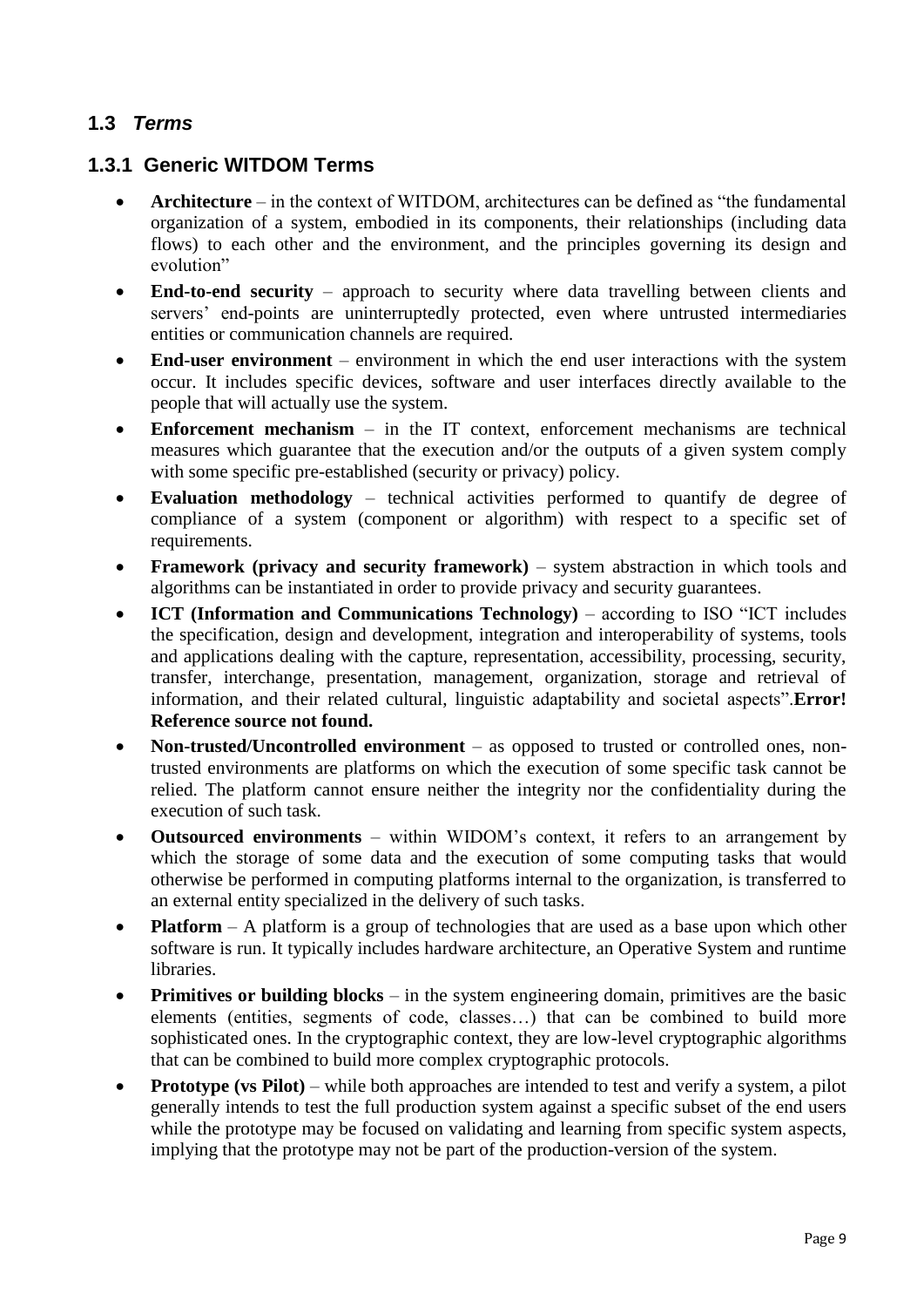- **Quality requirements or non-functional requirements** Complementary to functional requirements, which describes what a system is supposed to do, non-functional requirements describe "how a system is supposed to be". Non-functional requirements share with functional requirements the characteristics for good requirements (unitary, complete, consistent...).
- **Scenarios** for WITDOM, these are pictures that illustrate and describe a future system, capturing its view from the outside. Scenarios are more abstract than use cases which are useful in discussing a proposed system with a customer.
- **Security requirements** OWASP defines security requirements in its quick reference guide as "a set of design and functional requirements that help ensure the software is built and deployed in a secure manner". **Error! Reference source not found.**
- **Solution (vs Product)** within the IT domain, the main difference of a solution and a product is that the solution usually must be tailored to address some customer' specific needs while the product can be used "as-is", with just minor parametrizations.
- **Technical [requirements](http://sebokwiki.org/wiki/Requirement_(glossary))** (WP3) are all of the requirements at the system level that describe the functions which the system as a whole should fulfill to satisfy the [stakeholder](http://sebokwiki.org/wiki/Stakeholder_Requirement_(glossary))  [needs and requirements,](http://sebokwiki.org/wiki/Stakeholder_Requirement_(glossary)) and are expressed in an appropriate combination of textual statements, views, and non-functional requirements; the latter expressing the levels of safety, security, reliability, etc., that will be necessary. **Error! Reference source not found.**
- **Toolkit**  in the context of software development, a toolkit is a set of software common development tools, including, sample code, technical notes and other documentation that allows the creation of applications for a certain platform.
- **Toolset** in WITDOM's context, a toolset is a set of libraries which must be used in a specific way by the client code.
- **Usability**  "The extent to which a product can be used by specified users to achieve specified goals with effectiveness, efficiency, and satisfaction in a specified context of use."
- **User empowerment** providing users with the means to alter aspects of the services they are consuming, In the context of data protection it implies allowing data subjects to control their own data (delete, modify or access it) and who and with what purposes they can access it.
- **Validation framework and protocols** following the platform definition, a validation framework is a conceptual structure, methods and tools intended to serve as a support or guide for checking the compliance of a system with respect to a set of requirements. A validation protocol is a predefined written procedural method that will ensure a successful replication of the validation process by other validation teams.

#### <span id="page-9-0"></span>**1.3.2 Scenario related terms**

<u>.</u>

 **Anonymization:** The data subject is not identifiable by all the means likely reasonably to be used either by the controller or by any other person to identify the said person.<sup>1</sup>

<sup>1</sup> From the article 29 WP: The criterion of *"all the means likely reasonably to be used either by the controller or by any other person*" should in particular take into account all the factors at stake. The cost of conducting identification is one factor, but not the only one. The intended purpose, the way the processing is structured, the advantage expected by the controller, the interests at stake for the individuals, as well as the risk of organisational dysfunctions (e.g., breaches of confidentiality duties) and technical failures should all be taken into account. On the other hand, this test is a dynamic one and should consider the state of the art in technology at the time of the processing and the possibilities for development during the period for which the data will be processed. Identification may not be possible today with all the means likely reasonably to be used today. If the data are intended to be stored for one month, identification may not be anticipated to be possible during the "lifetime" of the information, and they should not be considered as personal data.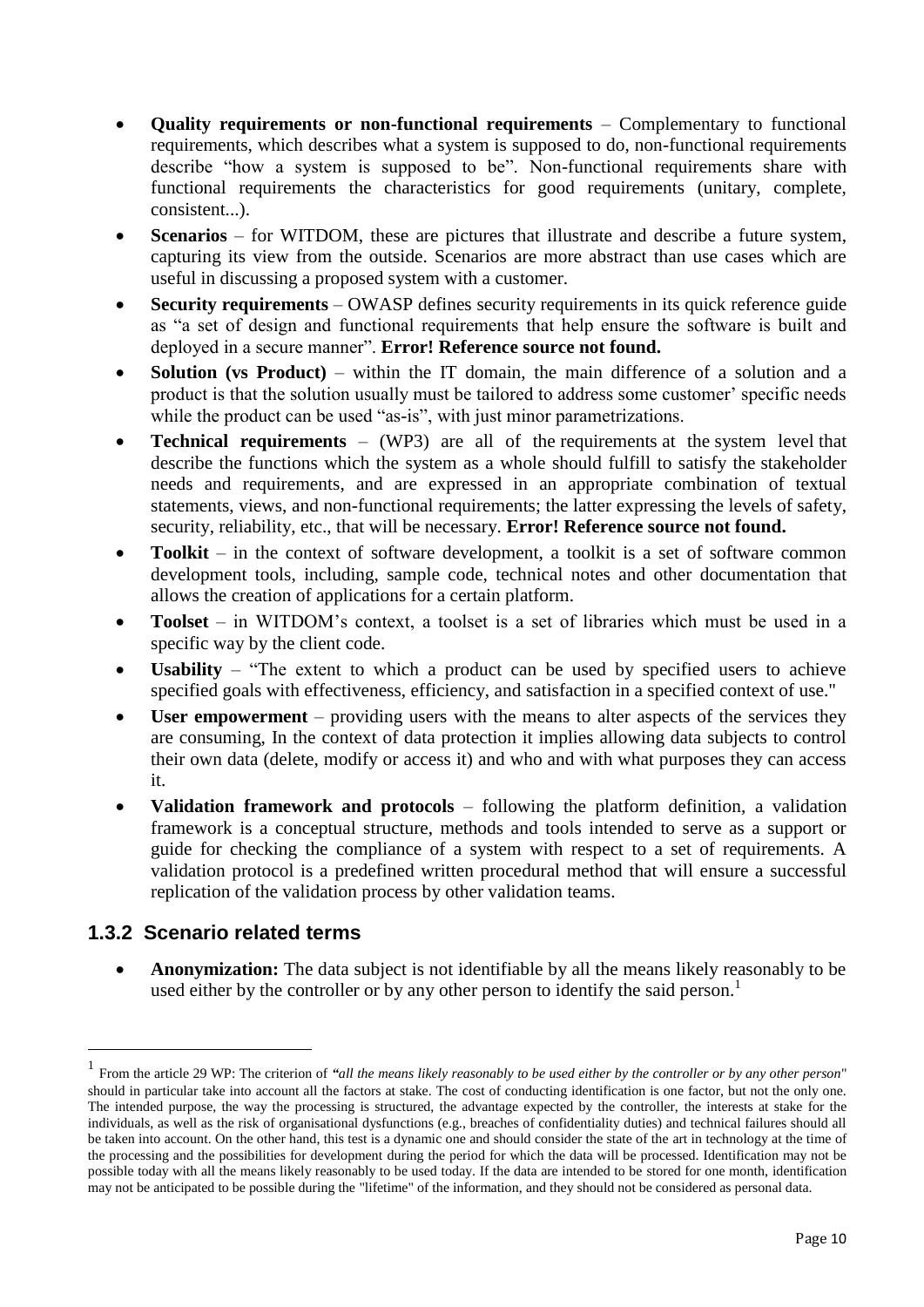- **Business analytics:** skills, technologies and practices of iterative, methodical exploration and investigation of past business performance and of organization's data with emphasis on statistical analysis.
- **Data warehouse:** a collection of data within an organization primarily used for reporting and analysis to support management decision-making. A Data Warehouse often contains time-varying data integrated from different information sources. The data are usually structured, organized and accessible for business users by applying tools like online analytical processing (OLAP) or Data Mining.
- **Data mart:** a repository of data that is designed to serve a particular community of knowledge workers and usually oriented to a specific business line or team. Generally, an organization's data marts are subsets of the organization's data warehouse.
- **Data controller:** Natural or legal person, public authority, agency or any other body which alone or jointly with others determines the purposes and means of the processing of personal data.
- **Data processing:** Any operation or set of operations which is performed upon personal data, whether or not by automatic means, such as collection, recording, organization, storage, adaptation or alteration, retrieval, consultation, use, disclosure by transmission, dissemination or otherwise making available, alignment or combination, blocking, erasure or destruction.
- **Data processor:** Natural or legal person, public authority, agency or any other body which processes personal data on behalf of the controller.
- **Data subject:** The person about whom data is collected.
- **Data subject's consent:** Any freely given specific and informed indication of his wishes by which the data subject signifies his agreement to the processing of personal data relating to him/her.
- **Demographic information:** The term demographic refers to particular characteristics of a population. Examples of demographic characteristics include age, race, gender, level income, education, home ownership, etc.
- **Electronic Genomic Record (EGR):** All the information relative to the genetic analysis of an individual, including the raw data leading to the retrieval of such information.
- **Electronic Health Record (EHR):** a document maintained by each CDO the patient deals with (ANSI, 2003).
- **Electronic Medical Record (EMR):** legal record created, used, and maintained by the CDO with the aim of documenting, monitoring, and managing a health care delivery within the CDO.
- **Feared Event:** an event against which the system must be protected.

<u>.</u>

- **Financial portfolio:** grouping of financial assets such as stocks, bonds and cash equivalents, as well as their mutual, exchange-traded and closed-fund counterparts. Portfolios are held directly by investors and/or managed by financial professionals.
- **Fraud scoring: determination** of the level or risk associated to a transaction. It may provide either a pass/fail response or a quantitative score reflecting the transaction's risk.
- **Functional requirements:** a functionality or service that the system has to offer to a third party.

However, if they are intended to be kept for 10 years, the controller should consider the possibility of identification that may occur also in the ninth year of their lifetime, and which may make them personal data at that moment.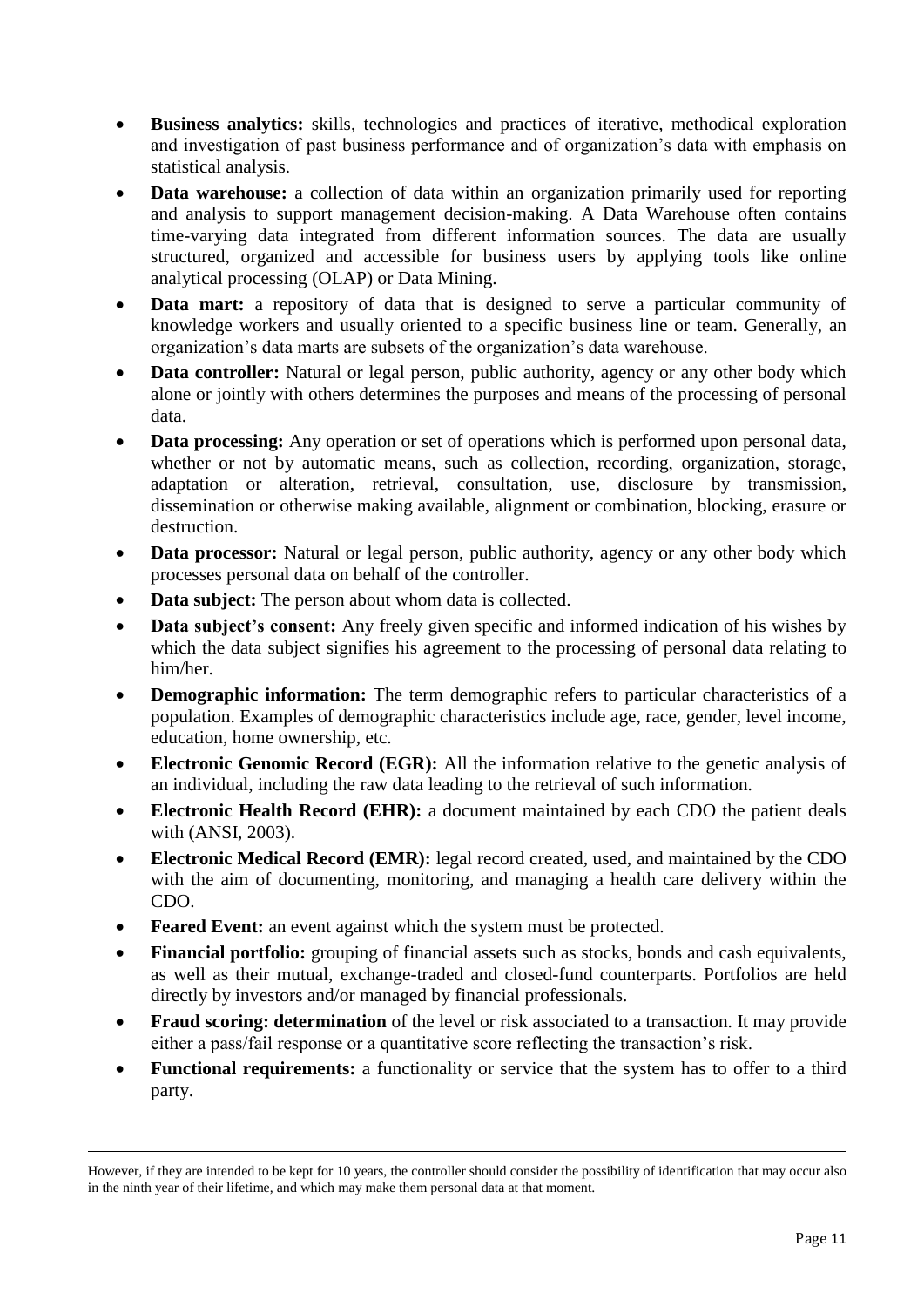- **Health data**: Information relating to an identified or identifiable natural person and concerning this person's health. "Concerning health" means all personal data which have "a strong and clear link" with the description of the health status of a person, including genetic data. Data that only reveal a health status such as a holiday picture of a person with a broken leg is currently not included in this category.
- **Loan-to-value:** financial term used by banks and other institutions to represent the ration between the amount of money borrowed and the appraised value of real properties used as loan liens.
- **Metadata:** Data holding information about data.
- **Non-functional requirements:** a desired quality/feature of the system (e.g., accessibility, availability, maintainability, etc.).
- **Personal Data:** Any information relating to an identified or identifiable natural person, the 'data subject', an identifiable person is one who can be identified, directly or indirectly, in particular by reference to an identification number or to one or more factors specific to his physical, physiological, mental, economic, cultural or social identity; this term covers both objective information, but also subjective information such as opinions or assessments.
- **•** Personally Identifiable Information (PII): Used in US privacy law: it refers to any information about an individual maintained by an agency, including (1) both any information that can be used to distinguish or trace an individual's identity, such as name, social security number, date and place of birth, mother's maiden name, or biometric records; and (2) any other information that is linked or linkable to an individual, such as medical, educational, financial, and employment information. It can be both sensitive or non-sensitive.
- **Personal Health Information (PHI):** Used in US HIPAA, it refers to any information in the medical record or designated record set that can be used to identify an individual and that was created, used, or disclosed in the course of providing a health care service such as diagnosis or treatment. PHI concerns only data associated with or derived from a healthcare service event (treatment, payment, operations, medical records).
- **Privacy:** the claim of individuals, groups, or institutions to determine for themselves when, how, and to what extent information about them is communicated to others. (Westin, 1967)
- **Privacy policy:** the declaration of an overall intention and direction, rules and commitment, as formally expressed by the data controller related to the processing of personal data in a particular setting.
- **Pseudonymization:** Pseudonymization is the process of disguising identities. The aim of such a process is to be able to collect additional data relating to the same individual without having to know his identity. This is particularly relevant in the context of research and statistics.

Pseudonymization can be done in a retraceable way by using correspondence lists for identities and their pseudonyms or by using two-way cryptography algorithms for pseudonymization. Disguising identities can also be done in a way that no re-identification is possible, e.g. by one-way cryptography, which creates in general anonymized data.

- **Credit risk scoring:** determination of a derived numeric expression of the level or risk associated to a customer or a credit operation. It predicts whether or not a credit extended to an applicant will likely result in profit or losses for the lending institution. A credit score is based on, among other things, a person's past credit history
- **Scenario:** narrative description about the interaction activities between a user and a service in a specific environmental situation.
- **Security:** the degree of protection of an asset.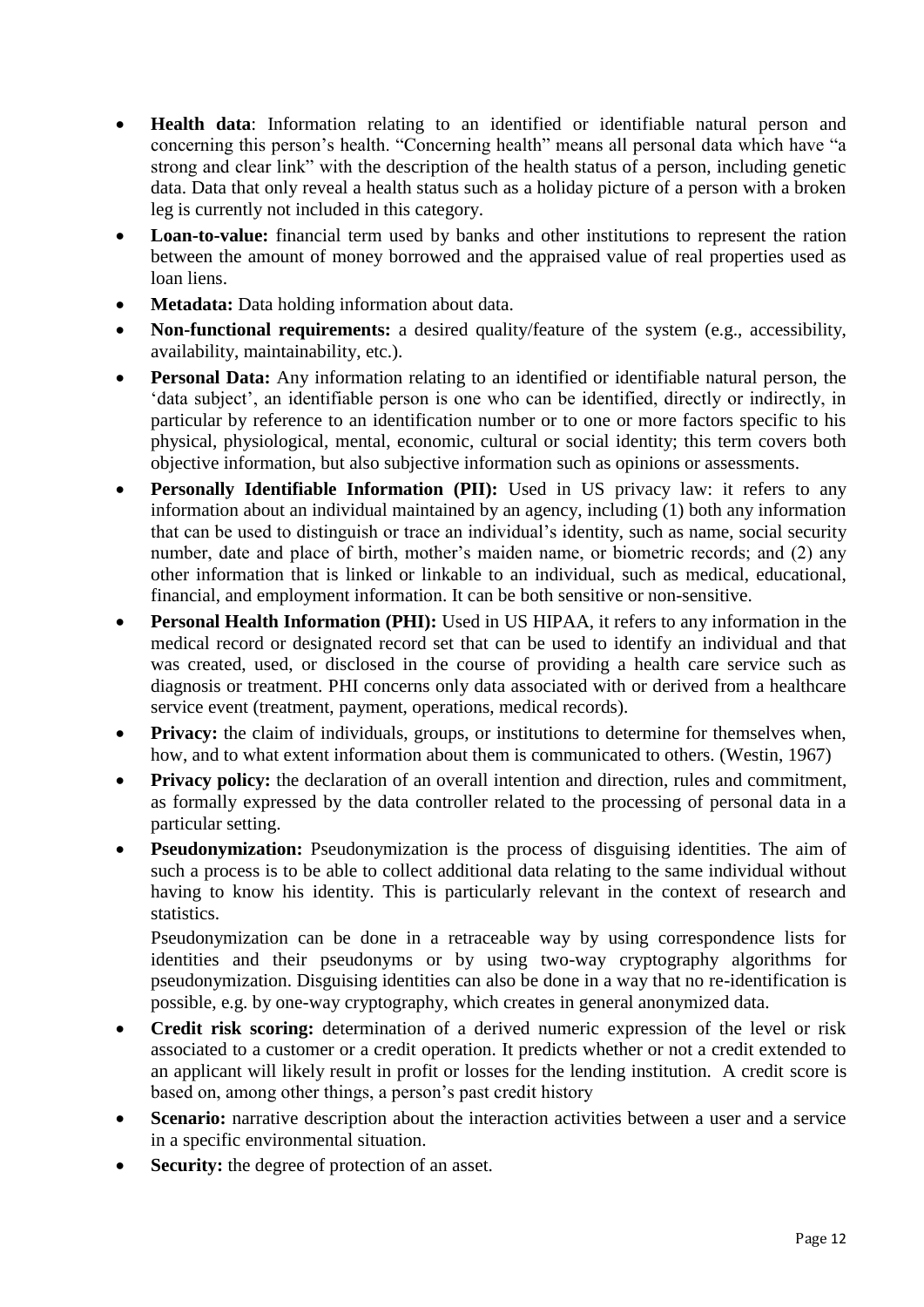- **Sensitive data:** Personal data revealing racial or ethnic origin, political opinions, religious or philosophical beliefs, trade-union membership, and the processing of data concerning health or sex life.
- **Service Level Agreements:** An agreement that sets the expectations between the service provider and the customer and describes the products or services to be delivered, the single point of contact for end-user problems and the metrics by which the effectiveness of the process is monitored and approved.
- **Service Level Objectives:** Within service-level agreements (SLAs), SLOs are the objectives that must be achieved — for each service activity, function and process — to provide the best opportunity for service recipient success.
- **Stakeholder (of a system):** an entity that can affect or is affected by the services offered by a system.
- **Third party:** Any natural or legal person, public authority, agency or any other body other than the data subject, the controller, the processor and the persons who, under the direct authority of the controller or the processor, are authorized to process the data.
- **Threat:** The possibility that an entity (called "attacker") exploits a vulnerability of the system.
- **Untrusted environment:** environments where a stakeholder cannot directly control or fully verify the underlying hardware, software or people accessing it, being vulnerable to malicious attacks. Examples of such environments are the Internet or public clouds.
- **Use-case:** list of steps that defines the interaction between the user and a service in order to achieve a goal.

#### <span id="page-12-0"></span>**1.3.3 Privacy-preserving technologies related terms**

- **Adversarial capabilities** collection of actions (e.g., observations, computations, storage) that represent the assumed power of the adversary at the time of deploying an attack.
- **Adversary**  entity that deploys attacks according to her adversarial capabilities with the goal of compromising a system and gain privileged access to sensitive information.
- **Anonymity**  Anonymity is the state of being not identifiable within a set of subjects, the anonymity set. The anonymity set is the set of all possible subjects who might cause an action.
- **Anonymous communication network** network capable of hiding the relationships of communicating partner with respect to an adversary observing the communications.
- **Differential privacy** Informally, the concept of differential privacy in a dataset states that any possible outcome of an analysis should be "almost" equally likely for two datasets that differ in just one element. Hence, the performed statistical analyses will not disclose significant information about one individual of the dataset
- **Inference attack** attack that allows the adversary to deduce the value of an attribute from the value of other attributes.
- **PET (Privacy Enhancing Technologies)** set of ICT measures protecting informational privacy by eliminating or minimising personal data thereby preventing unnecessary or unwanted processing of personal data, without the loss of the functionality of the information system.
- **Privacy metric** means of quantification of the level of privacy achieved by one or more mechanisms with respect to a given privacy property.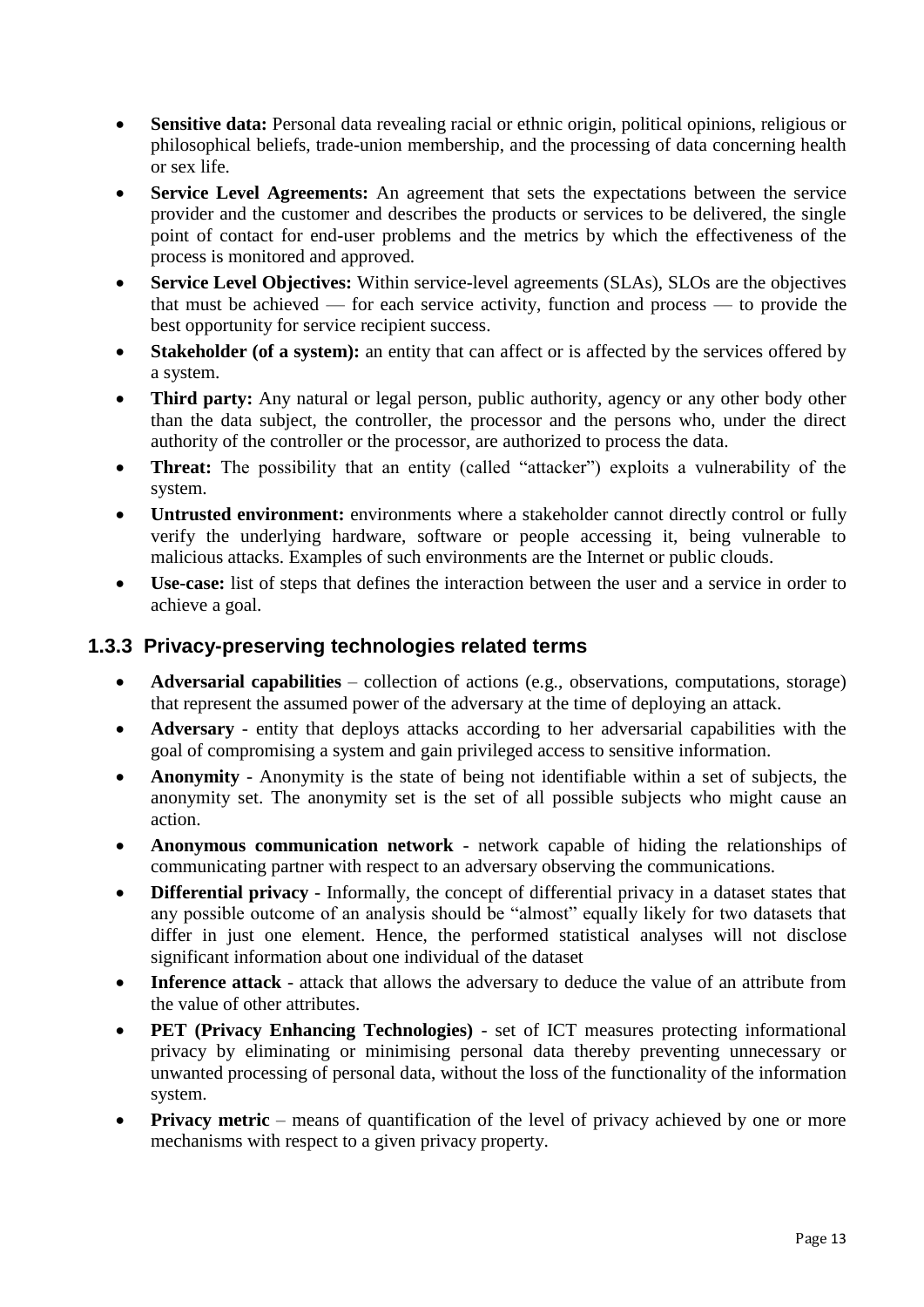- **Privacy model** formalization, in technical terms, of the privacy protection that a system should provide
- **Privacy preference** statement expressing users' expectation of the degree of a privacy offered by a system.
- **Privacy-and-security-by-design (PSbD) architecture** system architecture that implicitly provides privacy and security protection.
- **Privacy-preserving and security toolset** In WITDOM context, set of libraries comprising privacy-preserving building blocks, privacy and anonymity tools and cryptographic primitives designed for protecting data in distributed or outsourced environments.
- **Privacy-preserving building block/primitive** Algorithms, protocols and techniques that can be applied to enhancing the privacy of the to-be-protected signals and data, by concealing them from adversaries.
- **Privacy-utility tradeoff** balance between the level of privacy achievable on a system and its subsequent loss of utility.
- **Pseudoidentifier** attribute which identifies an individual when it is combined with other attributes.
- **Pseudonymity** Pseudonymity is the use of pseudonyms as Ids. A digital pseudonym is a bit string which is unique as ID and which can be used to authenticate the holder.
- **Trust model** –assumptions on the confidence a stakeholder in other stakeholders in the systems to preserve the privacy of sensitive data.
- **Unique identifier** attribute which univocally identifies an individual within a dataset.
- **Unlinkability**  property that guarantees that two or more attributes regarding the same individual are no more no less related than they are given a priori knowledge.
- **Unobservability**  Unobservability is the state of items of interest being indistinguishable from any item of interest at all (e.g., sender unobservability means that it is not noticeable whether any sender within a set sends a message)

### <span id="page-13-0"></span>**1.3.4 Cryptographic terms**

- **Authenticated Data Structures (ADSs)** is a model for verifying operations and their results over data outsourced to untrusted sources.
- **Availability** is a distributed system property. It is the proportion of the total time during which a system is capable to respond to requests. Systems with high availability systems typically achieve values of 0.99999 (or "Five Nines").
- **Byzantine service** is a service which normally follows the specification but may deviate arbitrary from the specification. In other words, a service which is potentially faulty or malicious.
- **Consistency, Availability, Partition tolerance (CAP) theorem** dictates that it is impossible to achieve all three properties in a distributed system. That means, in order to achieve availability and partition tolerance, one has to give up consistency.
- **• Certification authority**  $(CA)$  is a trusted third-party entity in a public-key infrastructure (PKI) that issues digital certificates and certifies the identity of the public-key owner.
- **Consistency** is a property that defines the order and visibility of events and resulting state in a distributed system, such as distributed data stores.
- **Cryptographic protocol** is a protocol to achieve a specific security objective by defining operations of cryptographic primitives. Applications of cryptographic protocols are, for example, key exchange, secret sharing and authentication.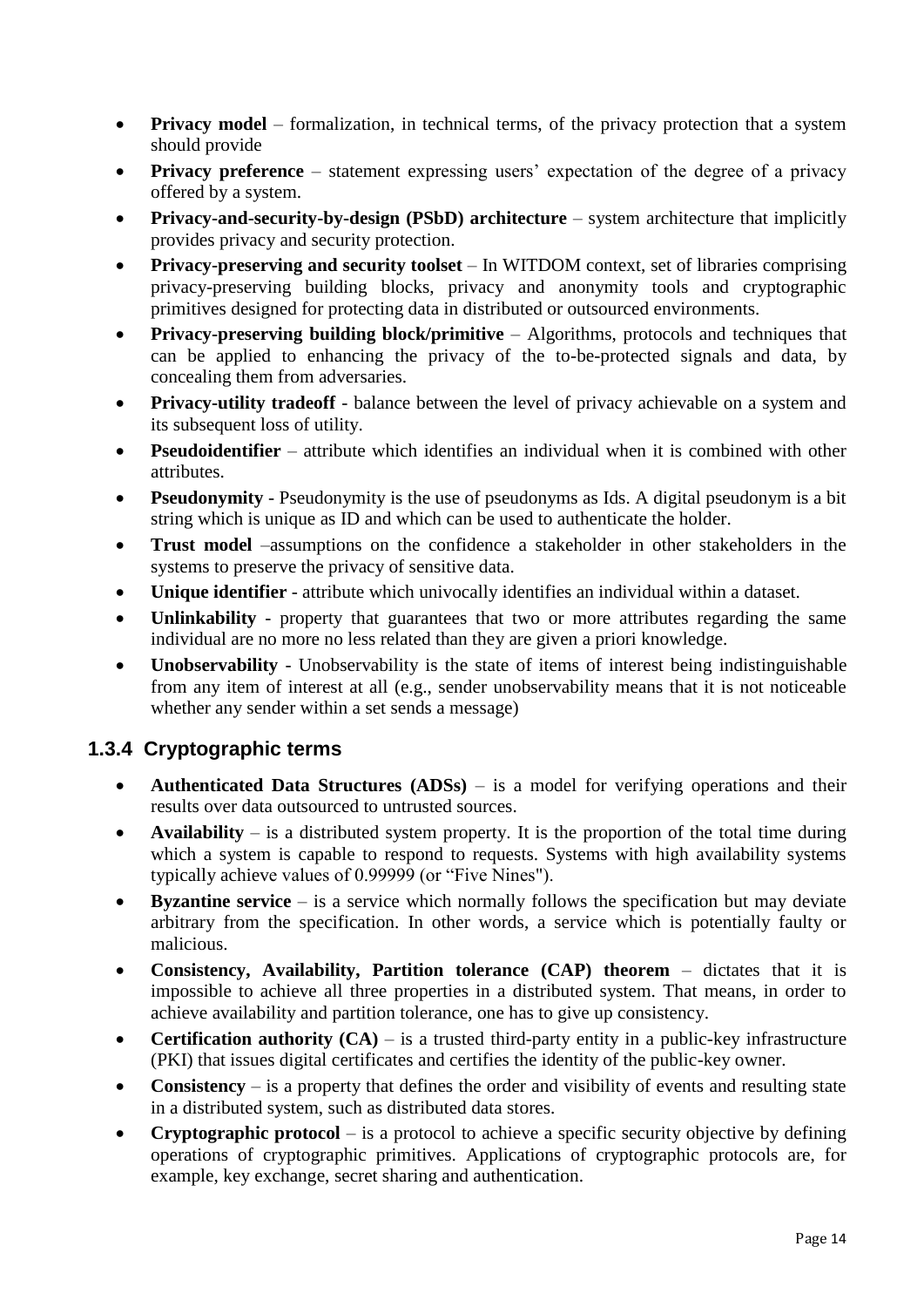- **Data confidentiality** comprises data privacy as well as exposing information to unprivileged entities and may established by using cryptographic encryption schemes. Preservation of confidentiality of outsourced data is one of the key aspects of cloud security.
- **Data integrity** refers to the correctness of data outsourced to an untrusted environment. Enforcing data integrity means to preserve consistency and accuracy of data by preventing or indicating unauthorized altering or accidental data corruption. Preservation of data integrity is one of the key aspects of cloud security.
- **Digest** is also called cryptographic hash value that is the output value of a cryptographic hash function for a given input data. It is used for data integrity verification.
- **Digital signature scheme** consists of three algorithms. First, a key generation algorithm that generates a private key and the corresponding public key. Second, a signing algorithm that creates a signature for a message using a private key. And last, a signature verifying algorithm that verifies the signature for a message using a public key. Without knowledge of the private key, it is not possible to generate signatures that successfully pass the verification algorithm.
- Fork-linearizability is a consistency model which guarantees that the events seen by every client of a remote service are linearizable and if the server causes the views of two clients to diverge, they may never again see common events without exposing the server as being faulty.
- **Hash chain** is a successive invocation of a cryptographic hash function. That is, the hash function is multiple times invoked on the output hash value of the previous invocation.
- **(Cryptographic) hash functions** map arbitrary input data to a short, unique hash value. Cryptographic hash functions are one-way functions, that is, it is infeasible to compute the input data from its hash value.
- **Homomorphic Encryption (HE, FHE, SHE)** malleable encryption that allows for certain operations on encrypted data without decrypting them, thanks to a group (or ring) homomorphism between the plaintext and the ciphertext. Typically, additive homomorphic encryption (only encrypted additions) is used due to the current inefficiency of Fully Homomorphic Encryption (FHE), which allows for any encrypted operation. Somewhat Homomorphic Encryption (SHE) is an efficient relaxation of FHE that allows for the execution of limited depth circuits under encryption.
- **Key-value store (KVS)** is a storage system providing the abstraction of an associative array that allows storage and retrieval of values associated with unique keys. The KVS model is often used to abstract real-world cloud storage services such as Amazon S3 or Openstack Swift.
- Linearizability is a consistency model that guarantees that at every client all events appear in the same order and preserve the global real-time ordering.
- **Probabilistically checkable proofs (PCPs)** are complexity-theoretic tools that allow a client to verify that the results of a computation, or the solution of a problem, is correct. Their key feature lies in efficiency, they use a randomized verification algorithm that accesses only a part of a (very long) proof.
- **(Cryptographic) protocol** structured procedure which makes use of one or several cryptographic primitives to comply with a security-related function. It may involve several parties, specifying the interchanged messages (interactive protocol).
- **Public key Encryption with Keyword Search (PEKS)** cryptographic mechanism that enables to test for the presence of a determined term (keyword) in an encrypted message.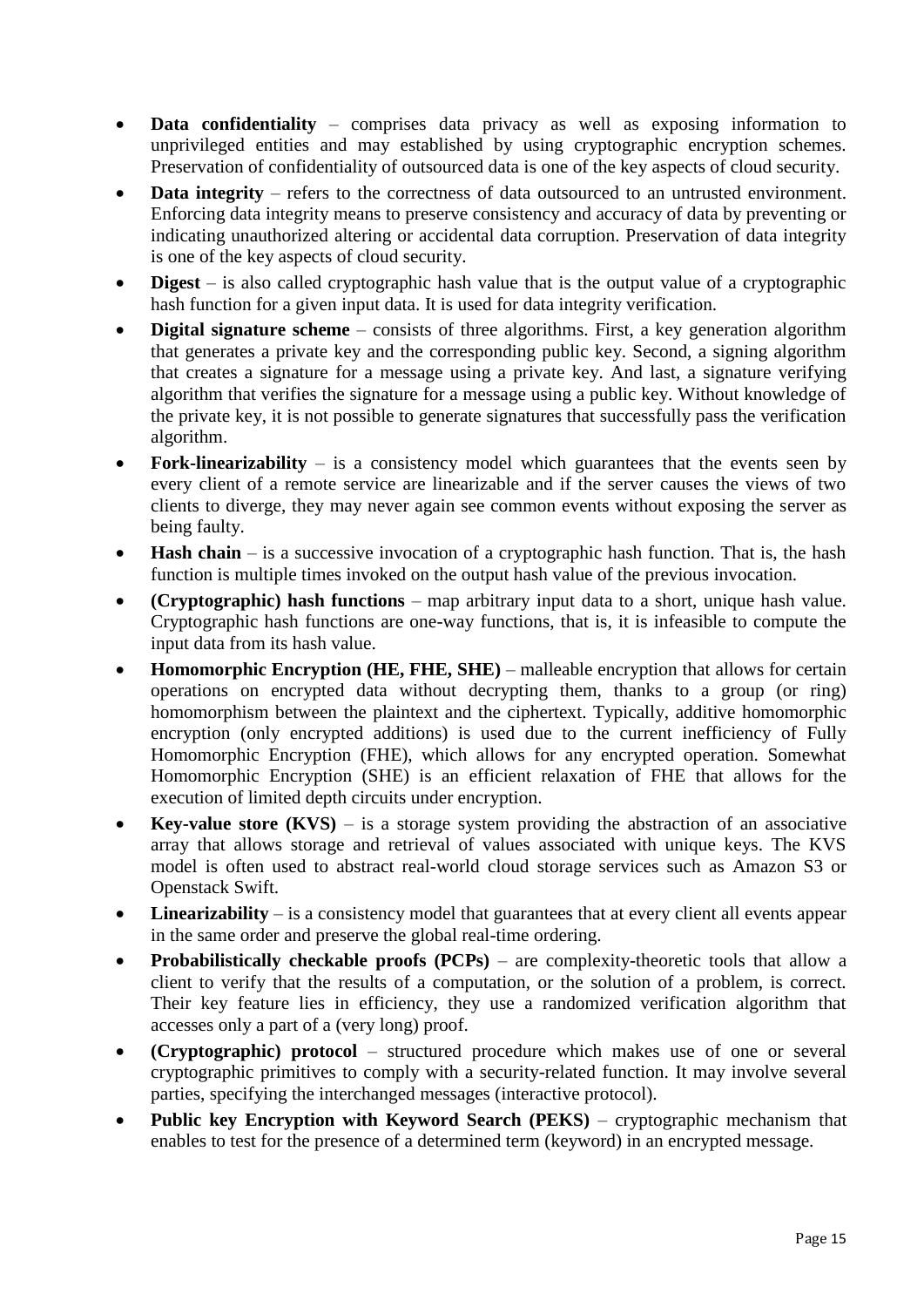- **Public key Encryption with Registered Keywork Search (PERKS)** Variant of PEKS in which the sender must register the keyword with a receiver before using it, hence avoiding offline keyword guessing attacks.
- **Remote computation** is the offloading of a computation task to another or multiple remote hosts. That is, a computationally client sends and invocation to the remote host and receives the computation result as a response.
- **Trusted Platform Module (TPM)** is a secure co-processor found on modern computers that provides limited cryptographic operations and key storage. It permits to bootstrap a secure and verified computation infrastructure by informing a remote entity in cryptographically secure way about the actual hardware and software configuration of its host computer system.
- **Secure Processing** Discipline that applies cryptographic protocols and primitives to protect and conceal data while it is processed. In the scope of processing of sensitive signals, it is usually denoted Secure Signal Processing or Signal Processing in the Encrypted Domain.
- **Secure Storage** Set of strategies, hardware and software components and cryptographic primitives to protect data when it is neither in transit nor being processed.
- **Verifiable computation (VC)** enables a client to verify the response of a remote computation with respect to a known program and known inputs.
- **Vector clock** is a data structure that establishes a partial ordering of events in a distributed system and can serve to detect concurrent events.
- Wait-free is a distributed algorithm property which guarantees that all entities in the system may progress independently of each other. That is, no entity needs to wait for another one to proceed.
- **Weak fork-linearizability** is a consistency model that guarantees fork-linearizability but relaxes the guarantees for the last event at every client.
- **ZKPs - Zero-knowledge proofs** Protocols that allow, through interaction, to prove the validity of a statement without disclosing any additional knowledge (zero-knowledge) besides that directly derived from the proven statement.

#### <span id="page-15-0"></span>**1.3.5 Cloud related terms**

- **Access Control** selective restrictions of access put in place in order to access (web) resources.
- **Authorization Server (AS)** web service within a authorization framework which checks validity of authorization tokens. The server issuing access tokens to the client after successfully authenticating the resource owner and obtaining authorization.
- Business flow a sequence of steps/flows between flow objects (events, activities, gateways) in a work flow.
- **Certificate Agency (CA) Service** Certificate Authority, issues digital certificates. These certify ownerships of public keys of services or users and are used to identify these. Within a Public Key Infrastructure model of trust relationships, it is a trusted third party, trusted by both, the subject (owner) of the certificate and the party relying uppon the certificate.
- **Certificate Revocation** a process of revoking (deleting) a certificate from the chain of trust (from the CA)
- **Cloud Adaptation Layer** a layer between IaaS and services that enables existing noncloud enabled services to utilize cloud services and resources.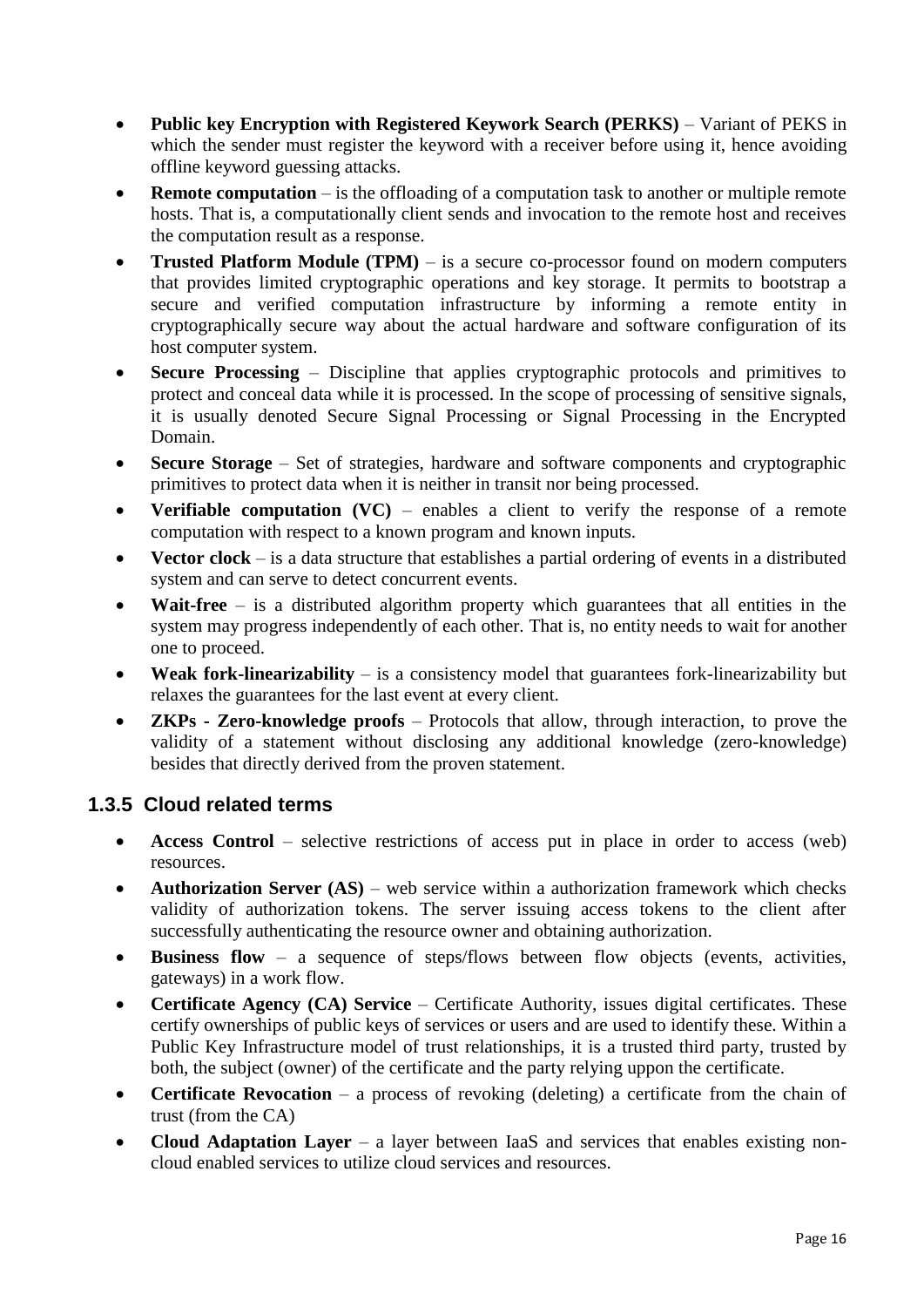- **Cloud API** an Application Programming Interface towards cloud resources of IaaS or PaaS. Usually implemented as RESTful service utilizing HTTP methods to perform certain methods on the cloud infrastructure.
- **Cloud Brokerage Service (CBS)** a model in which a company or other entity adds value to one or more (public or private) cloud services on behalf of one or more consumers of that service via three primary roles including aggregation, integration and customization brokerage.
- **Cloud deployment** a process of deploying cloud service on physical or virtual infrastructure.
- **Cloud extensions** a set of tools (libraries, services) enabling an existing cloud services to perform an extended action
- **Cloud Federation** interconnected cloud environments (solutions) that are seen by the users as a single entity. Cloud mechanisms are abstracted from the user who seamlessly uses different cloud providers as these would be one entity.
- **Cloud infrastructures** resources (physical or virtual) used to provide cloud services to the users.
- **Cloud Service Provider (CSP) –** an entity providing cloud services
- **ConPaaS** Contrail PaaS, it is an open source Platform-as-a-service solution developed within Contrail project (http://contrail-project.eu/). Contrail was a Cloud Federation computing project that ran from 2010-10-01 until 2014-01-31.
- **ConSec –** Contrail Security framework is a framework developed within Contrail project. It comprises OAuth2 implementation with dynamic CA services. These can directly be used within elastic PaaS services. It also provides Identity Provider solution enabling different cloud platforms to use the same authentication mechanisms.
- **Cloud Object Store (COS)** Cloud based storage that manages discrete units of storage. Abstracts some of the lower layers of storage away from administrators and applications.
- **Database as a service (DbaaS)** database managed by cloud provider. Application owners do not have to install and maintain database on their own.
- **Federated Identity Management** arrangement made between multiple enterprises that lets users use same identification data to obtain access to networks of all enterprises in the group.
- **Identity Provider (IdP) / External Identity Provider** a system that creates, maintains and manages identity information for principals (users, services, or systems) and provides principal authentication to other service providers (applications) within a federation or distributed network.
- **Infrastructure as a Service (IaaS)** service that provides physical or virtual machines and other resources.
- **IPOP (IP over P2P) Protocol** software virtual network allowing end users to create their own virtual private networks (VPNs). Packets are transferred from source directly to destination over public network without intermediate server.
- **JSON Web Token (JWT)** compact URL-safe means of representing claims to be transferred between two parties. Claims are encoded as JavaScript Object Notation (JSON) object that is used as the payload of a JSON Web Signature (JWS) structure or as the plaintext of a JSON Web Encryption (JWE) structure, enabling the claims to be digitally signed or MACed and/or encrypted.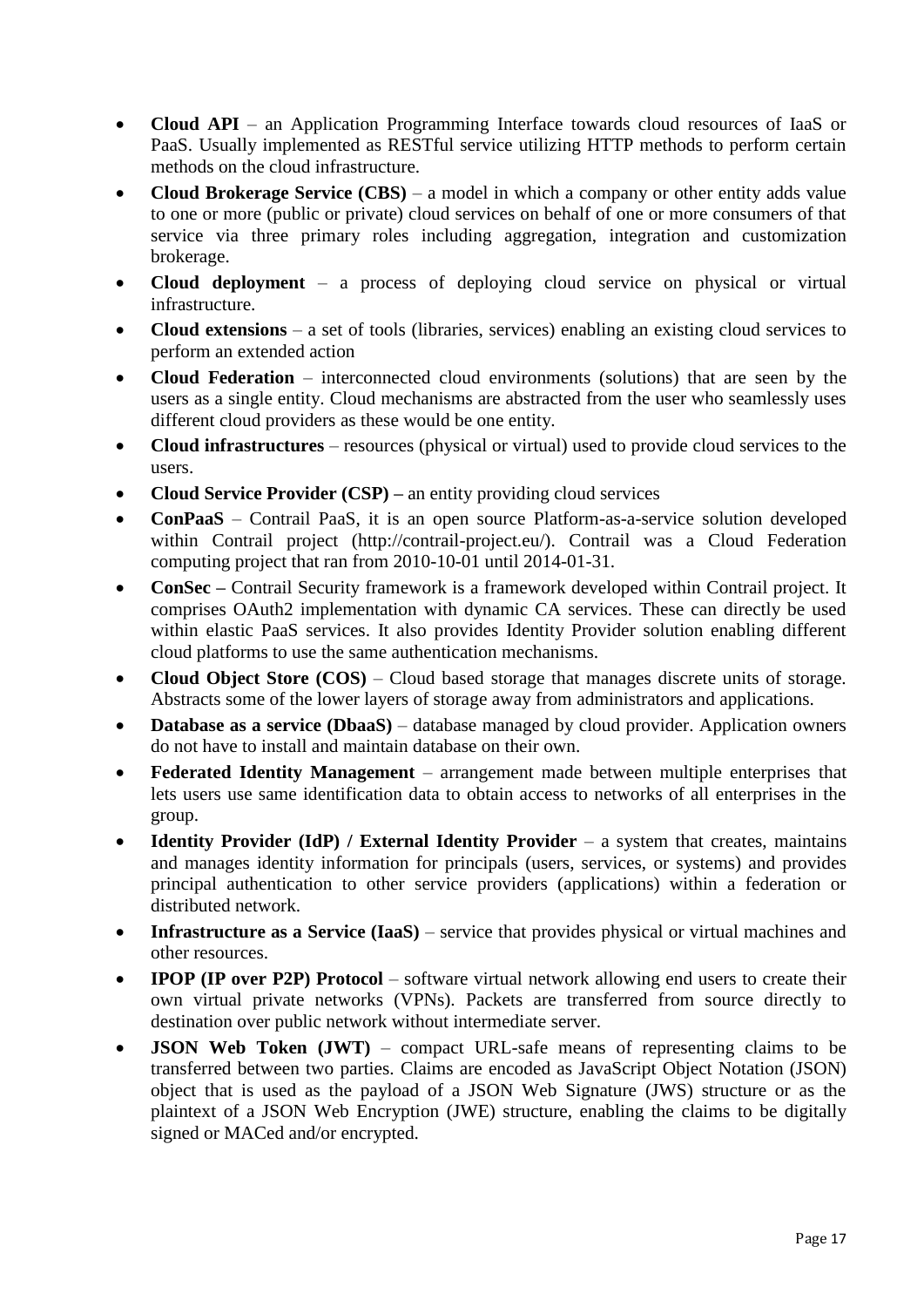- **NoSQL Database** provides a mechanism for storage and retrieval of data that is modeled in means other than the tabular relations used in relational databases. Motivations for this approach include simplicity of design, horizontal scaling and finer control over availability.
- **OAuth2** provides client applications a secure delegated access to server resources on behalf of a resource owner. It specifies a process for resource owners to authorize third-party access to their server resources without sharing their credentials.
- **OpenID** decentralized protocol that allows users to be authenticated by certain cooperating websites using a third party service thus eliminating the need for users to register on every website.
- **Peer-to-peer (P2P)** distributed application architecture in which peers communicate directly with each other.
- **Platform as a Service (PaaS)** service that provides a platform allowing customers to develop, run and manage applications without complexity of building and maintaining the infrastructure.
- **POSIX File System** part of POSIX specification that defines requirements for file systems. It mandates things like hierarchical file names, permissions and multi-user protection.
- **Runtime Environment** contains state values that are accessible during program execution, as well as active entities (like environment variables) that can be interacted with during program execution.
- **Software Defined Network (SDN)** an approach to networking in which control is decoupled from the physical infrastructure, allowing network administrators to support a network fabric across multi-vendor equipment.
- **Software Defined Storage (SDS)** an approach to data storage in which the programming that controls storage-related tasks is decoupled from the physical storage hardware. Software that enables a software-defined storage environment can provide functionality such as deduplication, replication, thin provisioning, snapshots and backup.
- **Security Vulnerability Assessment (SVA)** an inspection process that determines vulnerabilities of inspected entity. The aim of SVA is to assess the size of attack surface and try to minimize it.
- **Service Level Agreement (SLA)** contract between service provider and customer that defines the guaranteed level of service performance.
- **Service-oriented Architecture (SoA)** a design pattern in which application components provide services to other components via a communications protocol, typically over a network. The principles of service-orientation are independent of any vendor, product or technology. Service is a self-contained unit of functionality.
- **Software as a Service (SaaS)** users are provided access to application software. Cloud providers manage infrastructure and platforms that run the applications.
- **Virtual Execution Platform (VEP)** a cloud middleware software that interfaces multiple Infrastructure as a Service (IaaS) clouds and presents end-users with an interface facilitating ease of deployment and application life cycle management of distributed applications made up of several inter-networked virtual machines.
- **Virtual Private Networking**  extends private network across a public network. Computers send and receive data across public network as if it were directly connected to private network.
- **X509 Certificate** uses X.509 public key infrastructure (PKI) standard to verify that a public key belongs to the user, computer or service identity contained within the certificate.